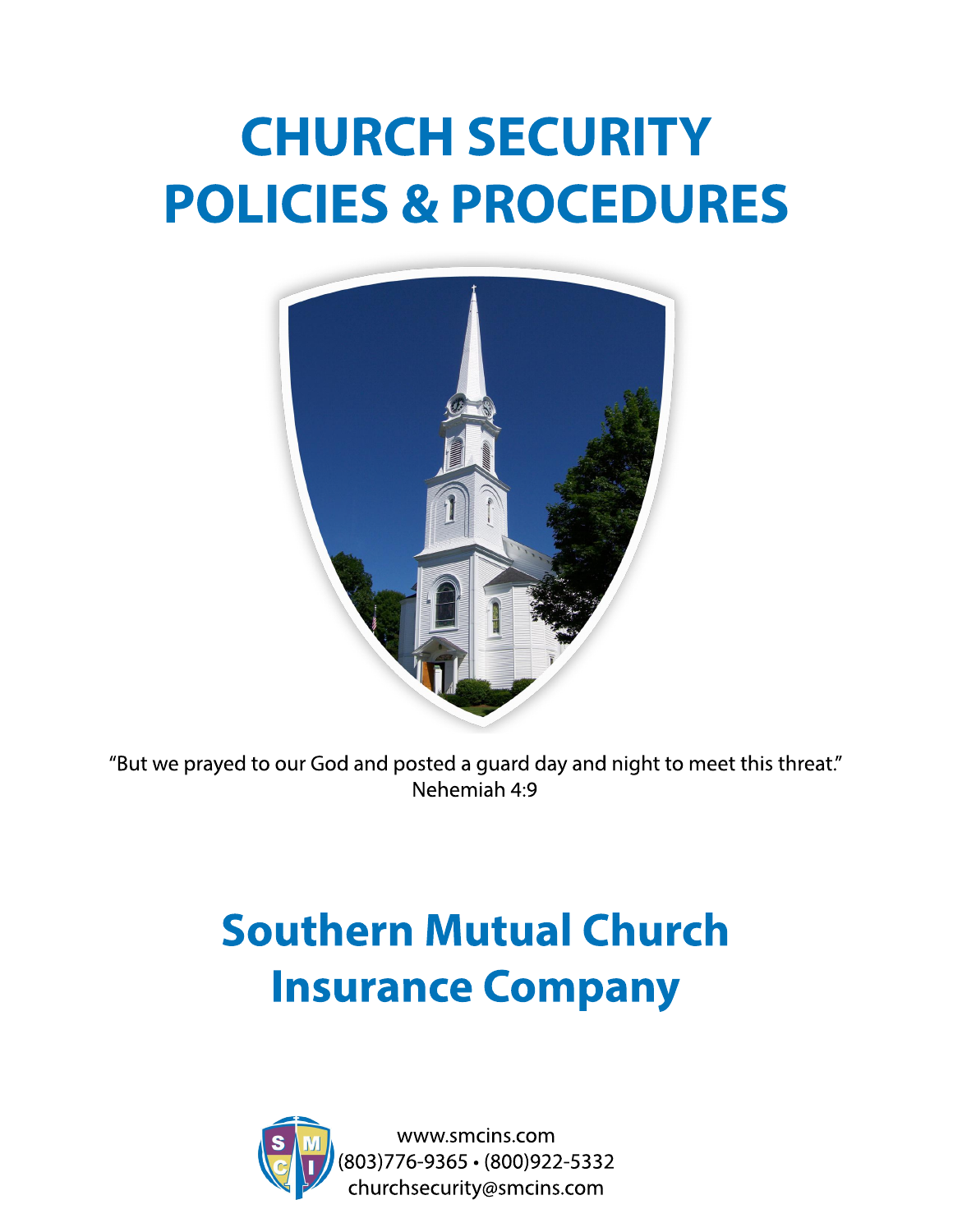**IMPORTANT NOTE:** This is a "model" or "sample" policy. It does not cover every issue that you may want to consider in the development of such a policy. Nor does it reflect the law of each and every state. You are encouraged to adapt, revise, and change these policies and procedures to meet your own unique circumstances, state laws, or other factors. It is very important that the policies you adopt and implement comply with applicable federal and state laws. All laws are subject to change from time to time by action of state legislatures, Congress, and state and federal courts. Therefore, you should develop and periodically review your policy with the assistance of persons knowledgeable in these laws. Southern Mutual Church Insurance Company is not engaged in giving legal or professional advice or services by providing this model policy. You are encouraged to consult with your own legal counsel and local law enforcement before adopting any church security policies and procedures.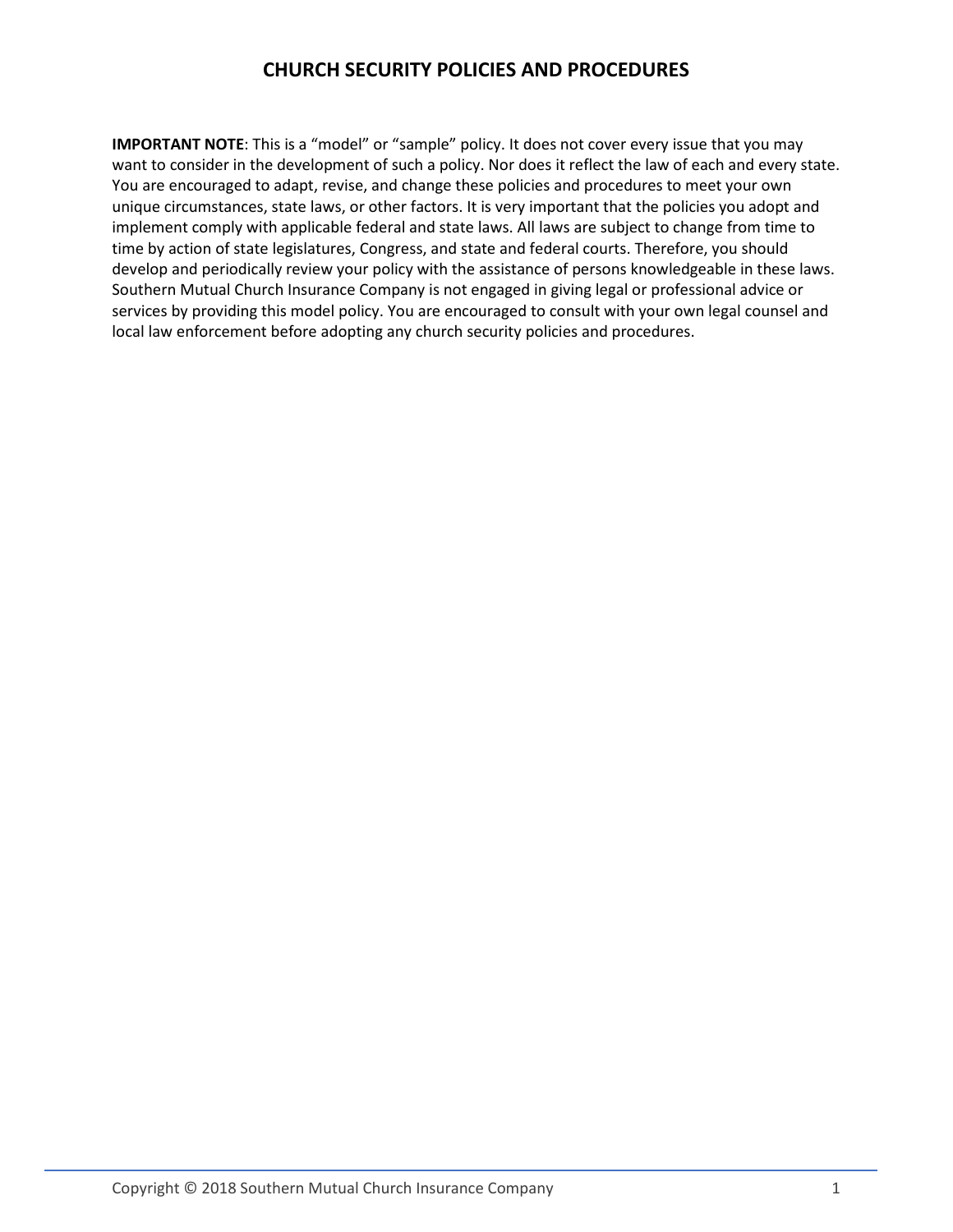#### **PURPOSE**

The policies and procedures discussed here are meant to provide direction and purpose to allow church leadership and members to exercise good judgment in the daily operation of the church and promote the efficient use of resources in the congregation. Policies explain what and why things are done. Procedures explain how things are done. Policies and procedures are not meant to be restrictive, but to offer parameters within which we may all work together to provide a safe, yet welcoming, church campus.

#### **CHURCH SECURITY COMMITTEE**

A Church Security Committee needs to be formed and members of the committee should be represented from the following:

- Pastoral Staff
- Elders/Deacons/Trustees
- General Membership Volunteers

The volunteers from the general membership should be led by an appointed Security Committee Chair. When possible, the Committee Chair should be an active/retired law enforcement officer or member of the military with experience in providing security to buildings where large numbers of people congregate. Comprehensive training on securing the unique needs of a church campus should be provided to the Committee Chair.

The committee members should include at least two members trained in medical/trauma first response. Other good options include church members who are active/retired law enforcement, military, doctor, EMS/Paramedic, nurse, etc., as well as volunteers from other backgrounds. The committee will be tasked with forming the policies and procedures the church will follow concerning security during all church services and functions on campus. Anyone who is not an active, commissioned law enforcement officer or anyone who does not have a valid state-issued permit/license that includes a federal background check, should be subjected to a background check prior to serving on the committee.

#### *Committee Checklist*

- $\Box$  Institute a policy on the carry of concealed firearms on church property.
- $\Box$  Complete a full Security Assessment with local law enforcement or trained security consultant.
- $\Box$  Use the Security Assessment to form the policies and procedures contained in this document.
- $\Box$  Provide training to all committee members who will be actively providing security during worship services and all other church functions.
- $\Box$  Purchase/install any equipment deemed necessary (cameras, radios, medical/trauma kits).
- $\Box$  Inform the entire congregation of their role and expected actions in the event of an incident.
- $\Box$  Meet regularly to discuss Incident Reports, changes to policies, changes to procedures, etc.
- $\Box$  Train regularly together.
- $\Box$  Institute weekly security updates via email on church, and surrounding community, issues (with immediate updates when significant events occur).
- $\Box$  Institute monthly building checks to ensure locks/cameras are in working order, medical/trauma kits are fully stocked, and committee volunteers are still active participants.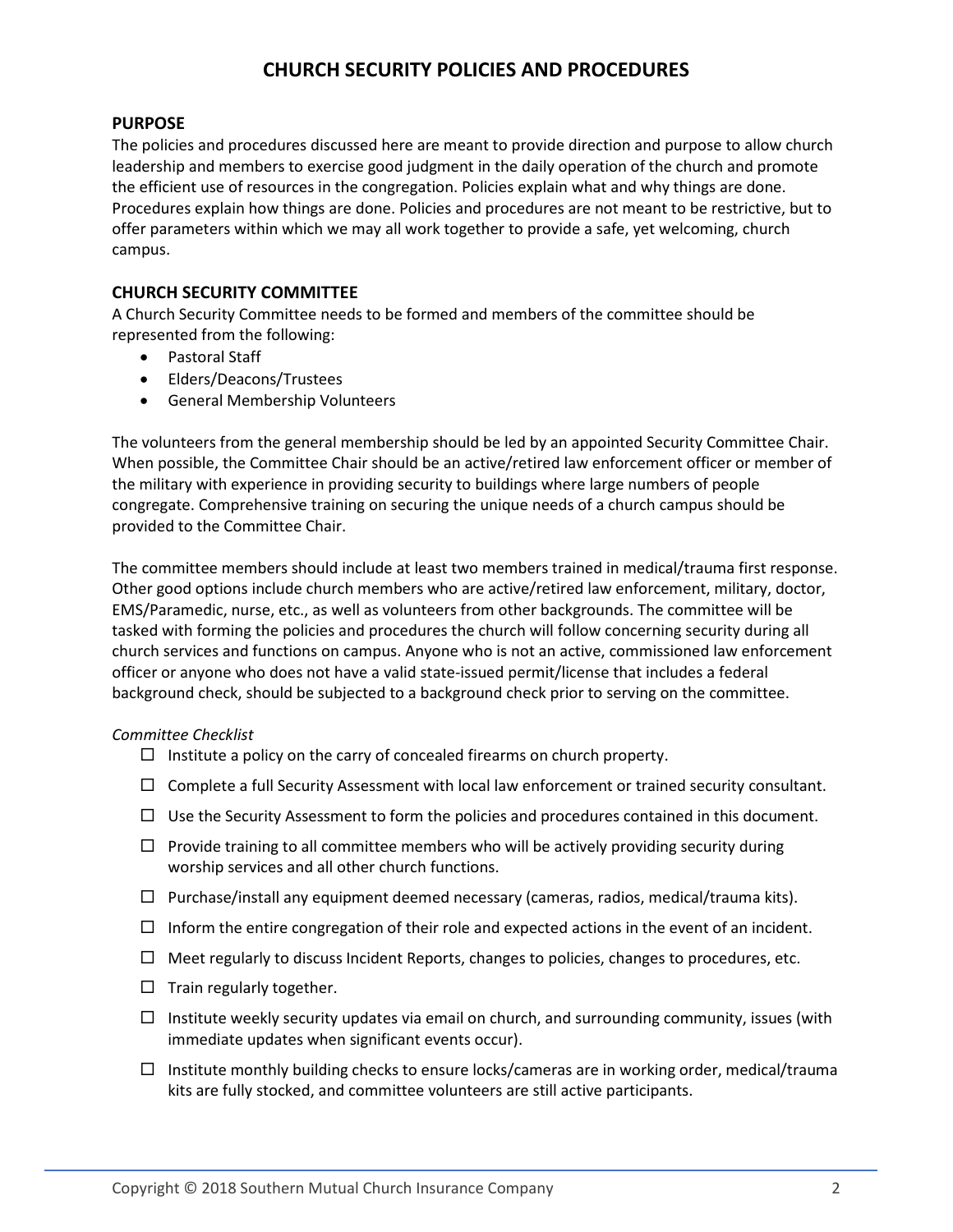#### **CONCEALED FIREARM POLICY**

[NOTE: These are generic sample policies/procedures that should be customized to meet the requirements set forth by your church leadership, as well as to be in compliance with all applicable state and Federal laws.]

Church Security Committee Members who are active/retired Law Enforcement Officers may carry a concealed firearm on church premises at any time.

Church Security Committee Members with a valid state-issued permit/license may carry a concealed firearm on church premises while actively providing security pursuant to their duties as a committee member, if allowed by state law. At all other times, these members should adhere to the policy for the general membership.

At no time is any person other than an active duty, uniformed law enforcement officer allowed to openly carry a firearm on church premises.

[NOTE: Your committee should decide which policy below is allowed by state law and is the one they desire to implement. The language should be changed to reflect the desires of your church.]

General members of the congregation who have a valid state-issued permit/license to carry a concealed firearm on church premises must first obtain the permission of church leadership [NOTE: You may want to more narrowly define "church leadership" to be a specific group (Elders/Deacons/Trustees) or person (Pastor)] by submitting the request in writing and include a copy of their permit/license to be kept on file with the Church Security Committee. If permission is granted, the member may carry a concealed firearm on church premises at any time.

General members of the congregation and visitors are not granted permission to carry a concealed firearm on church premises at any time.

If your church decides to allow Security Committee members to carry a firearm while on duty at a service or meeting, it is highly recommended you adopt the policy of mandatory firearms training, both on an individual level and as a team. All training should be documented and filed with the Security Committee Chair. Training should include, but is not limited to, these areas:

- Firearms Safety Rules
- Weapons handling in and around crowds
- Movement, platform, and weapons handling principles
- Situational Awareness
- Scenario-based Exercises

[For information on recommended training companies, please visit the Church Security Resources page at our website, www.smcins.com.]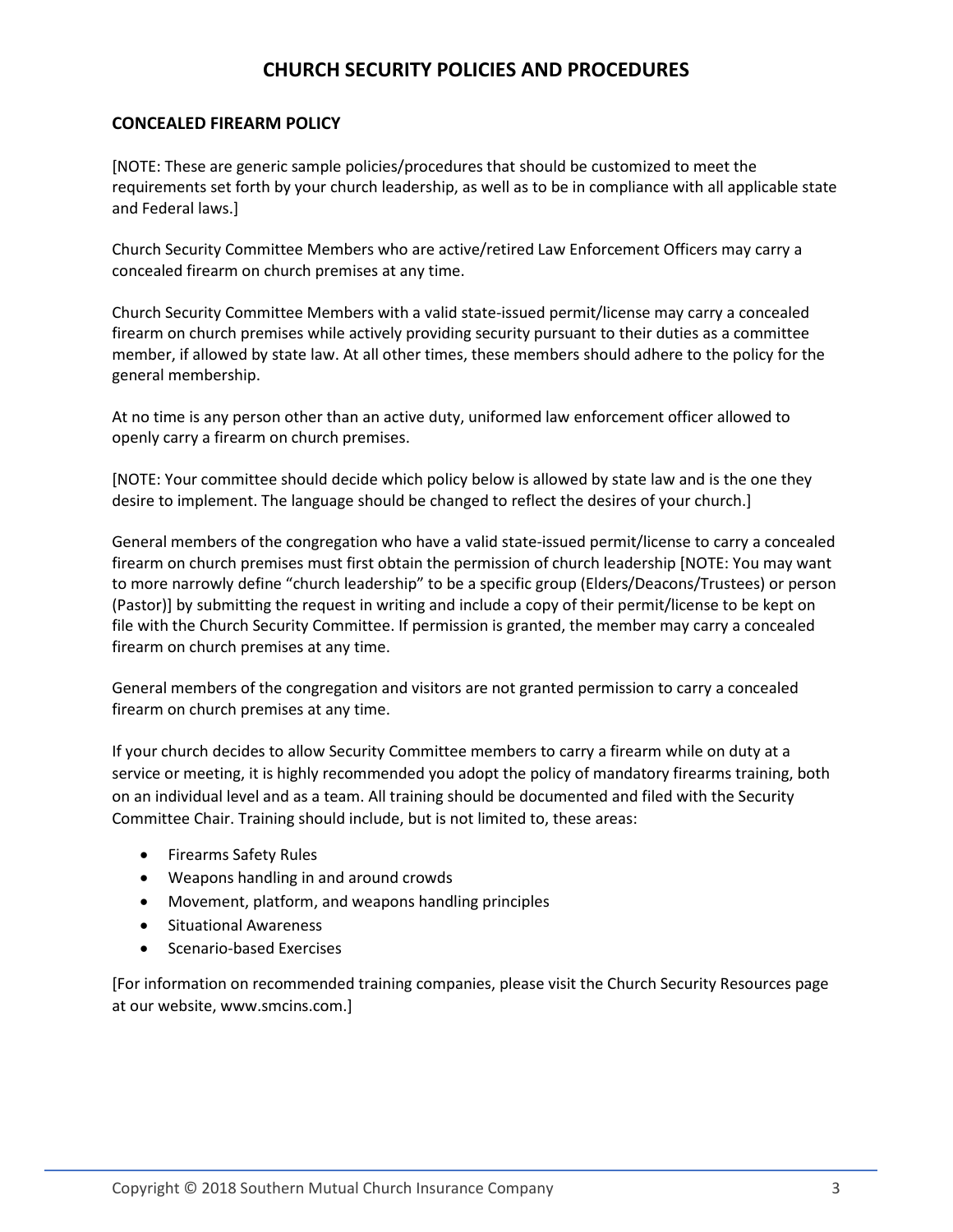#### **CHURCH CAMPUS MAPS—SECURITY STATIONS/EVACUATION ROUTES/MEDICAL STATIONS**

[NOTE: Upon completion of a campus-wide security assessment, you should include a map(s) of all buildings, including the location of all exterior doors and windows that can be accessed from the outside. You should mark on the map all locations/areas to be assigned a stationary Security Committee Member during worship services/events as suggested by the assessment. A second map showing Evacuation Routes should also be included, showing the route of evacuation for each area of your campus, as well as rendezvous points for each group of people in attendance (nursery, children, youth, adults, senior adults). The Evacuation Route map(s) should be prominently displayed in every room and each staff member/teacher/volunteer should receive training on how to properly evacuate their area of responsibility. Maps should also include the locations of all fire extinguishers, medical/trauma kits, and AEDs.]

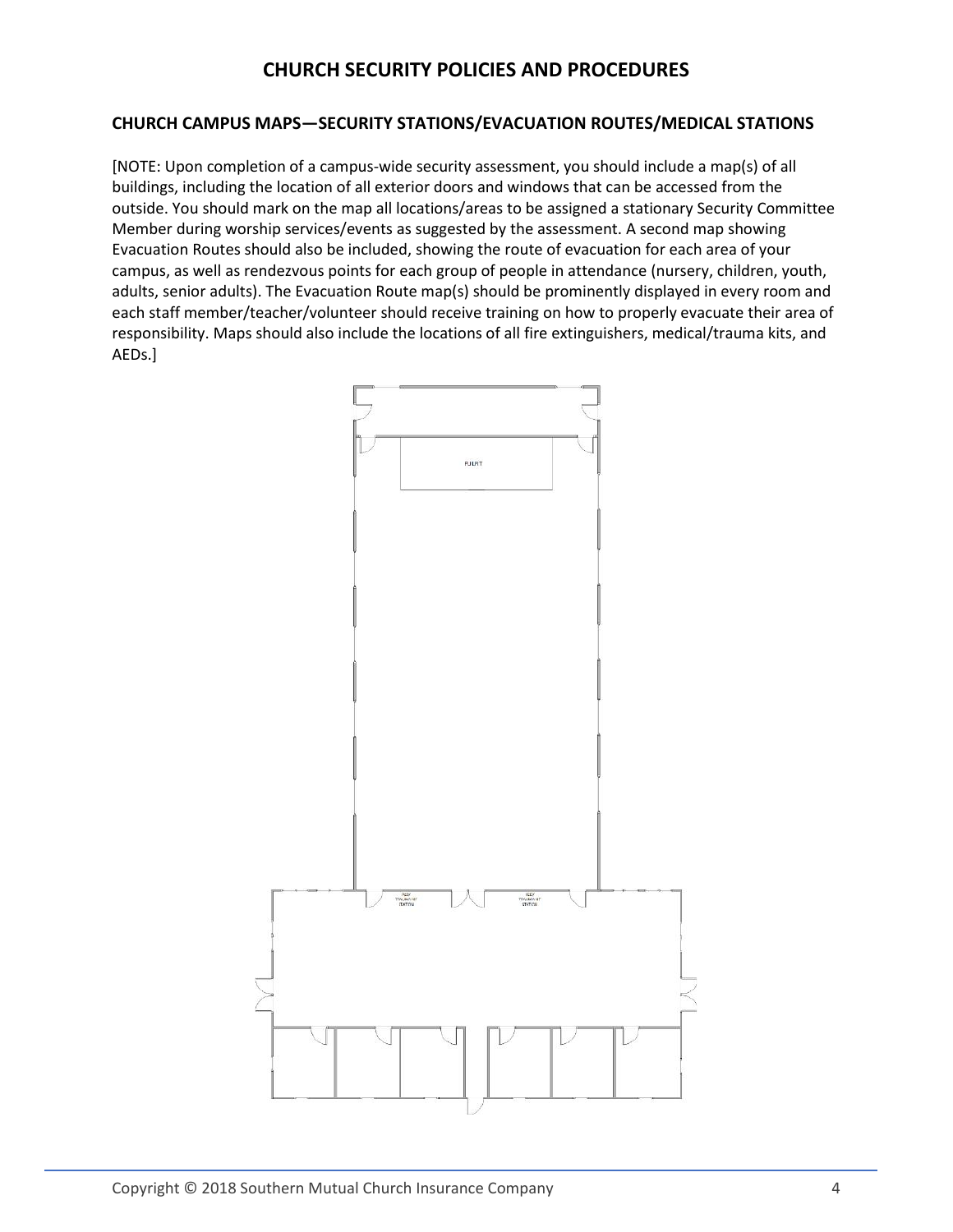#### **SECURITY COMMITTEE MEMBER RESPONSIBILITIES**

[This should be expanded to include specific recommendations based on your Security Assessment.]

#### *Before an Emergency—PREVENTION*

Each member of the Security Committee should be properly trained in recognizing suspicious behavior, communicating with problematic individuals, and reporting to First Responders. The goal is to prepare the members to see behaviors that indicate malintent and to anticipate potential problems before they occur. This can be accomplished by developing a "Welcome Policy" for Committee Members, training them to greet visitors with a handshake, but also using that opportunity to pay attention to small details such as nervousness, irrational behavior, and unusual clothing or bags that could conceal weapons.

Prior to each service/event, the Committee Chair will designate one Committee Member as the Security Leader for that service/event, unless the Chair will serve as the Security Leader. The Security Leader will then assign each Committee Member to their designated area of responsibility.

The Committee Member should use their training to scan the area for potential problems, as well as for medical issues that could arise. In the event of an emergency, the Committee Member should communicate the nature of the emergency to the Security Leader.

#### *During an Emergency—RESPONSE*

In the event of an Active Shooter Emergency, each Committee Member on duty should immediately use their training to neutralize the threat if possible or begin the process of evacuating the congregation per the evacuation guidelines.

In the event of a Medical Emergency, the Committee Member should first report the emergency to the Security Leader, then respond to the level of their training and/or certifications.

#### *After an Emergency—RECOVERY*

After a threat has been neutralized, each Committee Member should be prepared to assist First Responders as they arrive, as well as to deploy Trauma Kits to any severely injured persons prior to the arrival of First Responders.

It is not the responsibility of the Committee Member to respond to members of the media and all inquiries by the media should be directed to [insert designated church spokesperson here].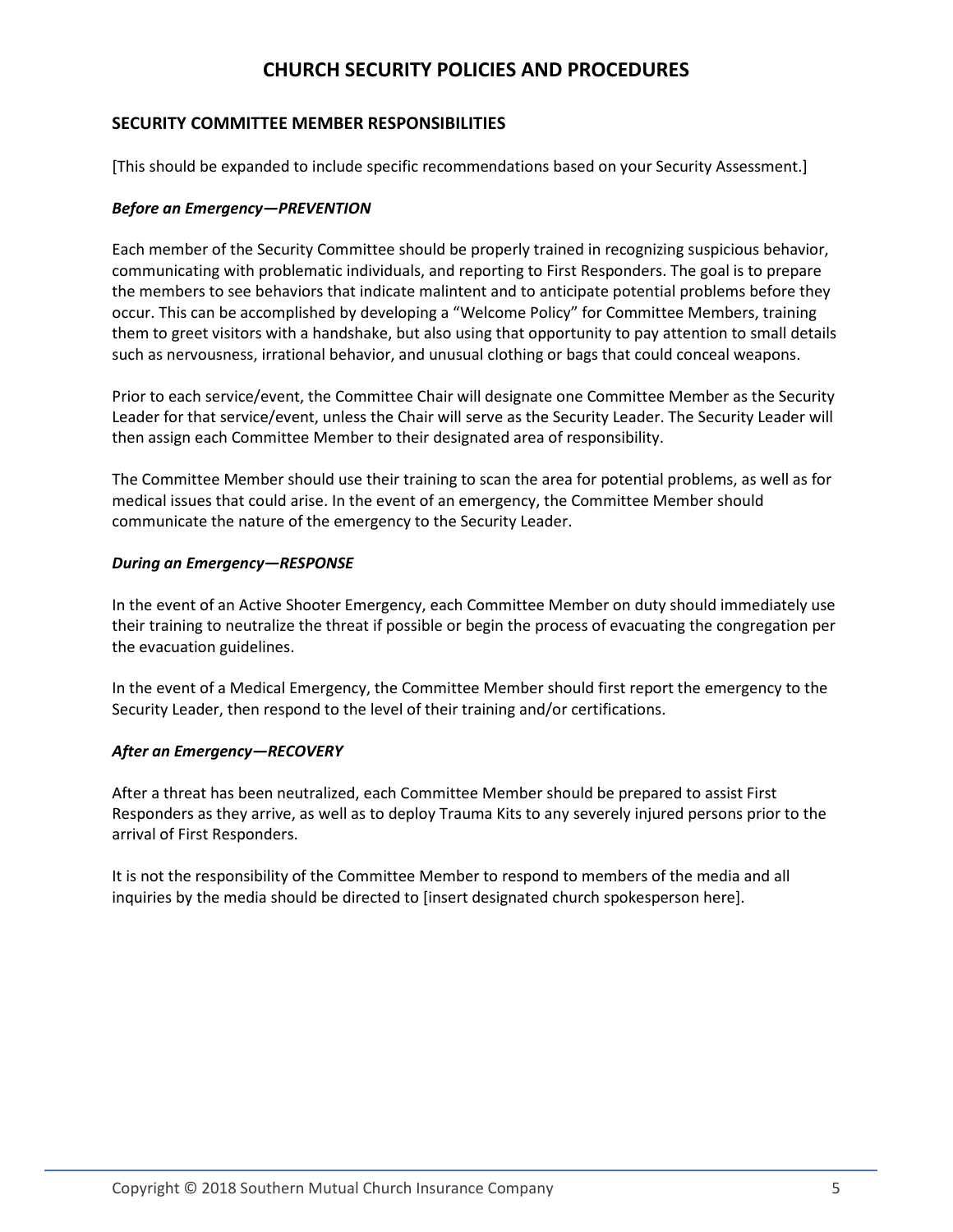#### **SECURITY LEADER RESPONSIBILITIES**

[This should be expanded to include specific recommendations based on your Security Assessment.]

#### *Before an Emergency—PREVENTION*

The Security Leader should never be assigned one area of responsibility during a service/event, which will allow them to freely monitor all areas of the church campus as needed.

Prior to each service/event, the Security Leader will assign a Committee Member to each area of responsibility as designated in the assessment. The Security Leader should monitor all communications among Committee Members and respond to any issues that arise. The Security Leader should also be responsible for communicating with the Pastoral Staff.

#### *During an Emergency—RESPONSE*

In the event of an emergency, the Security Leader should be the one to initiate a call to 9-1-1 and give the details on the type of emergency to the 9-1-1 Operator. The Security Leader should make contact with First Responders as they arrive and direct them to the scene of the emergency.

In the event of an Active Shooter emergency, the Security Leader should, depending on the location of the intruder, initiate an immediate evacuation of the congregation per the Evacuation Procedures or initiate a lockdown/shelter in place response. *The guiding principle should be*: Is it more dangerous out there? Shelter in place. Is it more dangerous in here? Evacuate.

#### *After an Emergency—RECOVERY*

After a threat has been neutralized, the Security Leader should continue to assist and direct First Responders as they assess the situation.

It is not the responsibility of the Security Leader to respond to members of the media and all inquiries by the media should be directed to [insert designated church spokesperson here].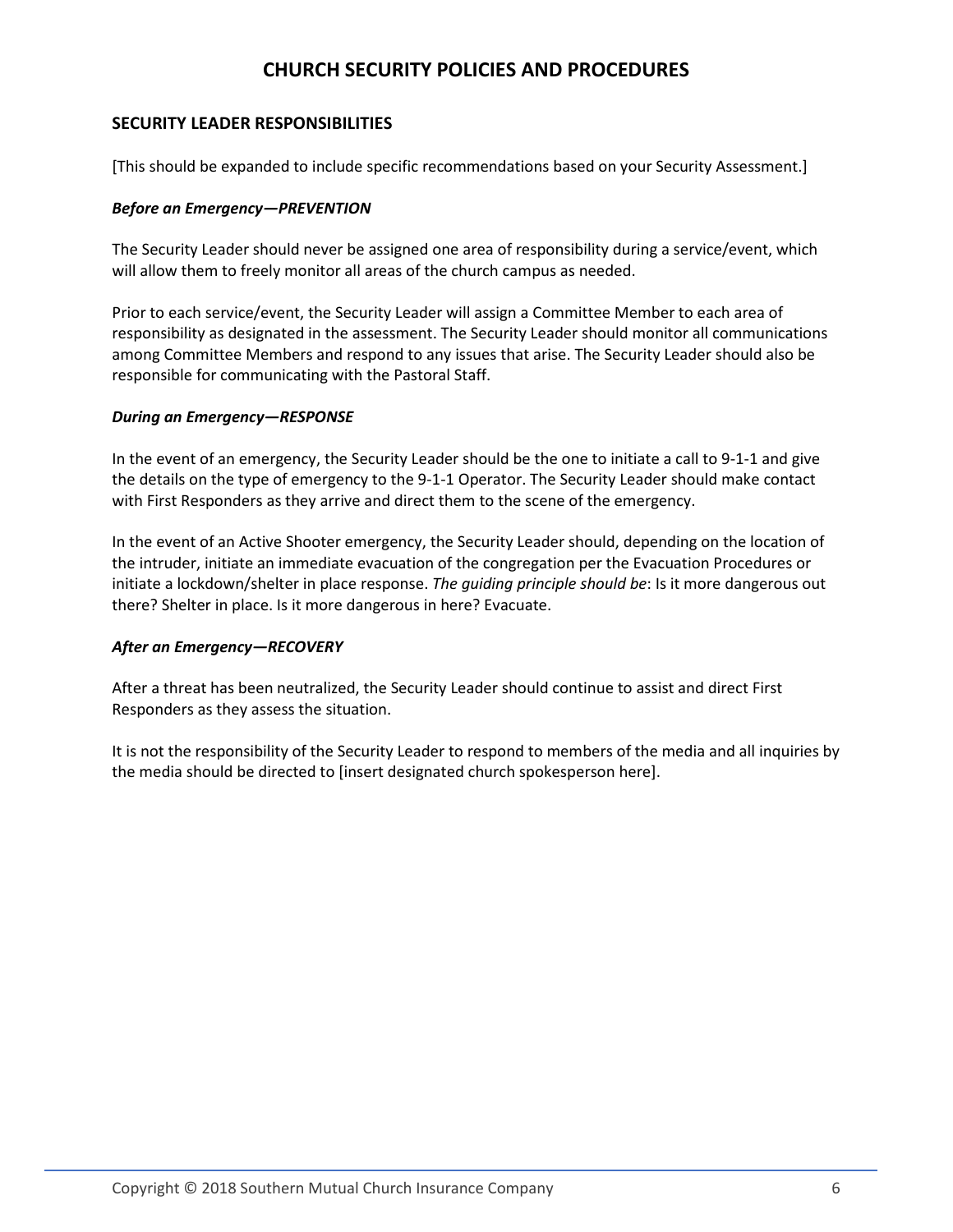#### **SHELTER/LOCKDOWN PROCEDURES**

[NOTE: These are generic sample policies/procedures that should be customized to meet the requirements of your Security Assessment.]

The designated Security Leader should be the one to determine the need to begin the Shelter/Lockdown procedures. The Security Leader should call out a simple command over the communication system giving the general location of the intruder and the lockdown command. For example, if an intruder had been detected in the main foyer, the command should be issued as "INTRUDER-MAIN FOYER. INTRUDER-MAIN FOYER. LOCKDOWN, LOCKDOWN, LOCKDOWN."

[Avoid the use of "code words", such as "CODE RED". Use concise words everyone can understand, even if they have not had training, and are easily understood under the pressure of an emergency.]

Once the command for lockdown has been given, each Security Member should quickly move through the hallways of their designated area of responsibility shouting out "LOCKDOWN! LOCKDOWN! LOCKDOWN!" making sure that each occupied room has heard the command and begins to lockdown their room. If there are people in the hallways, the Security Member should be prepared to direct them to the nearest safe room or exit.

Any Elder/Deacon/Trustee who is not a part of the Security Committee should be well trained in the Shelter/Lockdown/Evacuation procedures and should immediately move to the areas where the most vulnerable are located (Nursery/Children/Elderly) to help with lockdown and/or evacuation.

#### **TIPS FOR SHELTERING IN PLACE**

- If possible, lock the door and use desks or other items to create a barricade.
- Turn off all lights and maintain silence.
- While barricading the door, start looking for possible weapons to use against the intruder in case of entry into your room. These do not have to be typical weapons; anything can be used such as a fire extinguisher, broom/mop, lamp, scissors, pen/pencil, etc.
- If an inward opening door does not lock, find something to jam under the door as a doorstop.
- If an outward opening door does not lock, use string, electrical cords, belts, or anything you can find to wrap around the doorknob and then attach to a desk or chairs being used as a barricade.
- Put as many objects from the room between you and the door/windows as possible.
- If the intruder makes entry into the room, be prepared to use any and all means to disarm and neutralize them as they are entering the room.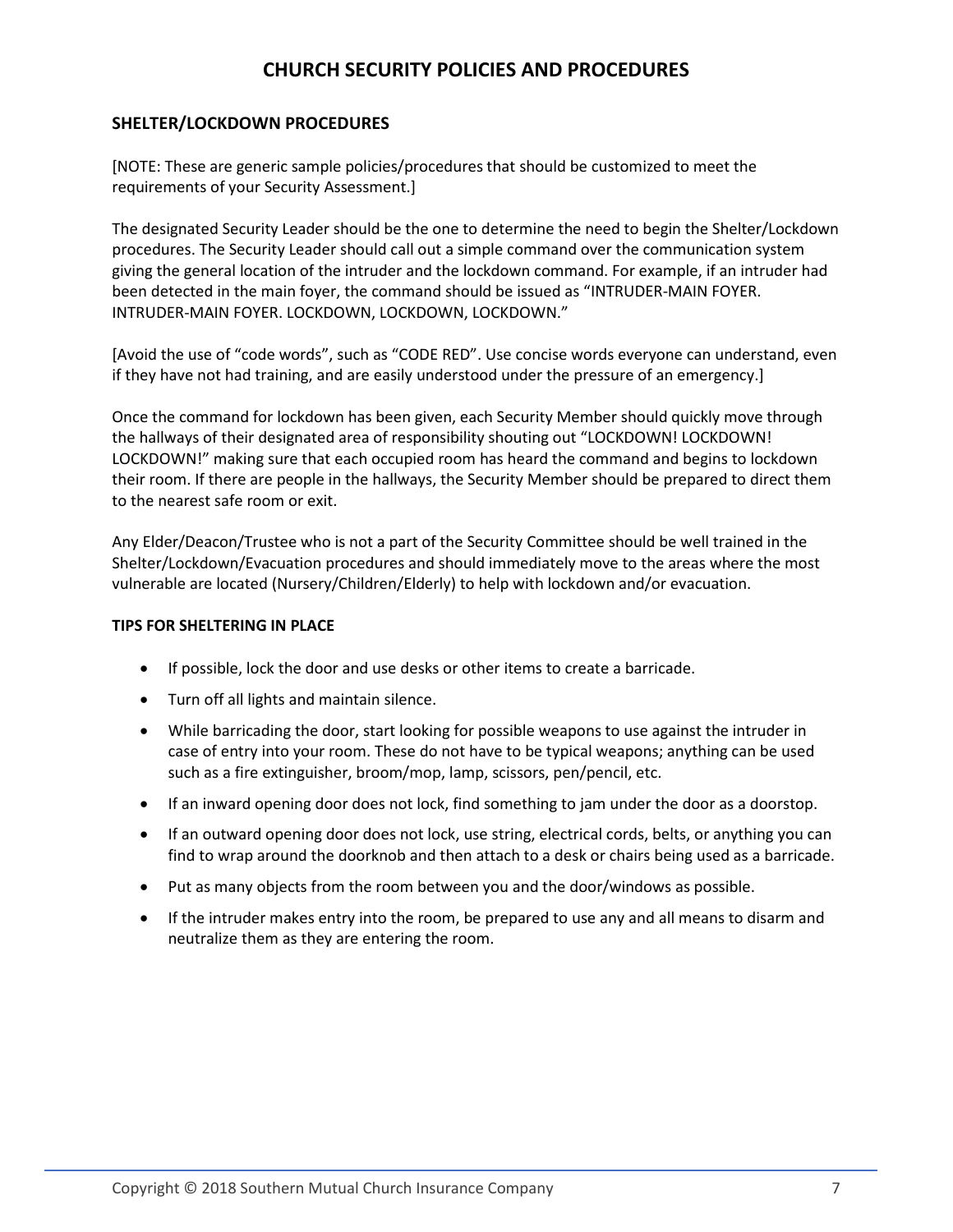#### **EVACUATION PROCEDURES**

[NOTE: These are generic sample policies/procedures that should be customized to meet the requirements of your Security Assessment.]

The entire church membership should be made aware of the Evacuation Procedures they need to follow should an evacuation be initiated. The procedures should be reviewed with the membership at a minimum on an annual basis. A copy of the Evacuation Procedures and maps should be given to all new members when they join the church, as well as to frequent attendees who have not joined the church.

Evacuation Maps should be located near doors in every classroom, meeting room, office, and building. All pastoral staff, office staff, elders, deacons, trustees, teachers, and volunteers should be required to attend special training on the Evacuation Procedures at a minimum on an annual basis.

The Security Assessment should divide the church campus into zones and determine the optimal route to exit the building, as well as a designated rendezvous point to be used by each evacuation zone. Training should include walking through a "mock" evacuation.

Once the designated Security Leader has determined to initiate an evacuation during a worship service, there should be clear verbal communication or a prearranged signal to the pastoral staff on the pulpit/stage that an evacuation has been called for. The most senior pastor should immediately address the congregation to calmly let them know that there is a situation making evacuation necessary, then direct them to their designated exits per the Security Assessment. The pastor should remind them to proceed directly, but calmly, to their designated rendezvous point. Parents should also be reminded that their children are safe and being evacuated by church staff and volunteers and they should NOT try to make their way to the nursery or classroom to retrieve their child, but that once the evacuation is complete, they will be reunited with their children at the pre-arranged rendezvous point as quickly as possible. If an evacuation rendezvous point has been determined to be unsafe, a member of the Security Committee on duty should lead that group to an alternate location.

#### **TIPS TO REMEMBER DURING AN EVACUATION**

- Remain calm and encourage all being evacuated to remain calm and orderly.
- Follow all instructions given as you evacuate.
- Do NOT return for personal items (coats, purses, etc.) until the "All Clear" has been given.
- In a multi-story building, use stairwells for evacuation, keeping as far to the right as possible.
- Parents of children/youth in other areas of the church campus should be reminded they are NOT to go directly to the room where they left their children, but should instead go to the designated rendezvous point to be reunited with their children.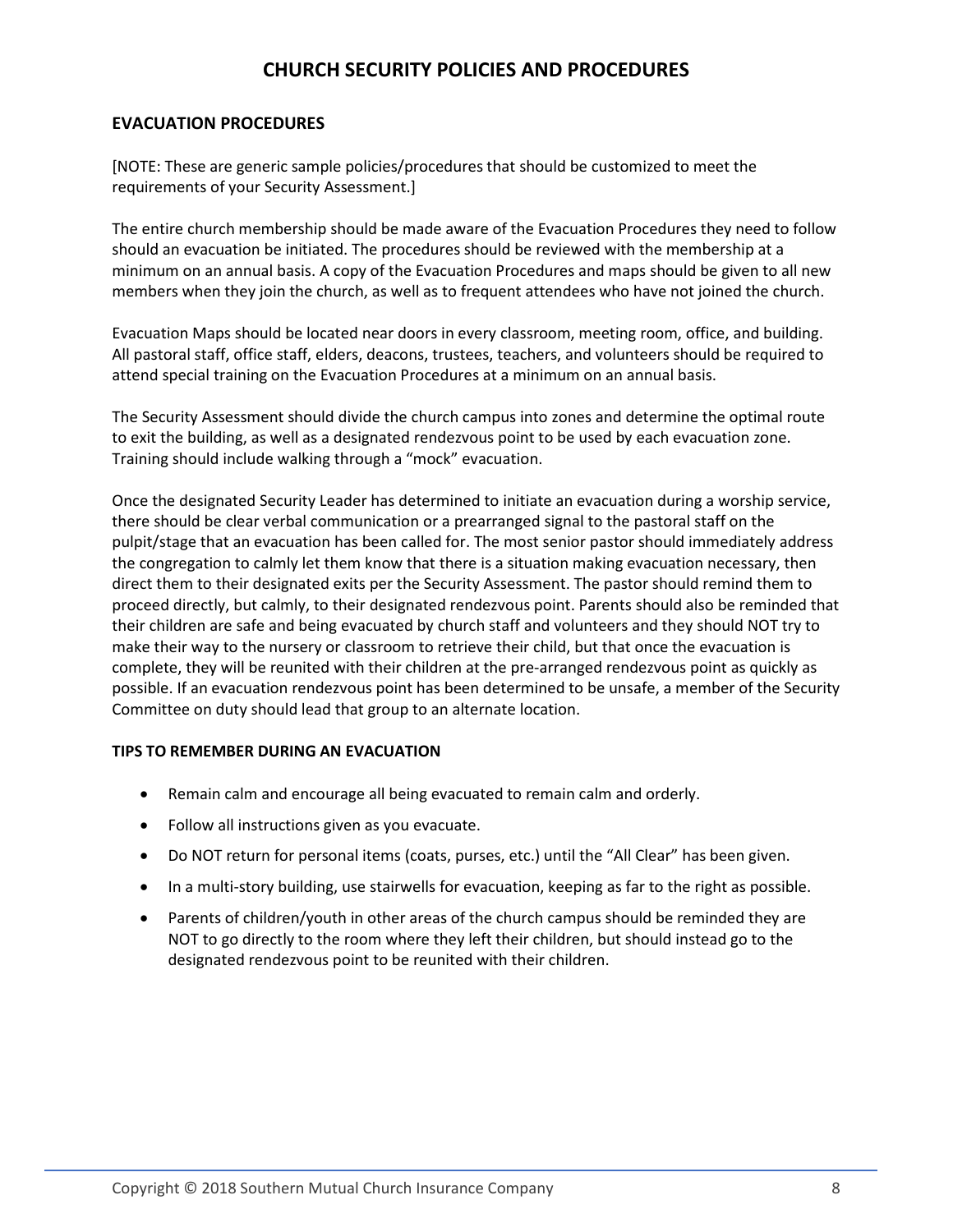#### **MEDICAL EMERGENCY PROCEDURES**

[If you have a medical professional in your congregation and they are willing to serve on the Security Committee, it is recommended you ask them to oversee the creation of the Medical Emergency Procedures section of this manual, reporting directly to the Security Committee Chair.]

The Security Committee should actively seek out members of the church who are in the medical profession (doctors/nurses/EMT/paramedic) to serve on the Security Committee. For a larger congregation, this could be set up as a Sub-committee. All medical professionals serving on the Committee should provide documentation of their level of education/training to the Security Committee Chair to be kept on file and submit to a background check to include the governing body in their field.

The Medical Sub-committee should determine, based on the average attendance to all services, the number, type, and location of all medical/trauma kits, supplies, and equipment. The Sub-committee should also be responsible for frequent inspections and resupply of all medical/trauma kits, supplies, and equipment. At a minimum, the church should have in place in every building on the campus, the following:

- First Aid Kit (small bandages, rolled gauze, alcohol wipes, etc.) for minor wounds
- Bleeding Control/Trauma Kit (tourniquets, pressure bandages, chest seals, etc.)
- AED Equipment

Each member of the Security Committee who is not a member of the medical profession should be encouraged to receive training in CPR, bleeding control (including the use and application of tourniquets), and the use of AED equipment. Documentation of this training should be provided to the Security Committee Chair and kept on file.

[For information on recommended medical training and supply companies, please visit the Church Security Resources page at our website, www.smcins.com.]

In the event of a medical emergency, the first Security Committee member on scene should immediately communicate the nature of the emergency and need for an ambulance to the Security Leader, who should then initiate the call to 9-1-1. This will allow the Security Leader to coordinate with the 9-1-1 operator and First Responders while the Security Committee member on scene provides care for the patient to the level of their training. The Security Leader will meet the First Responders and direct them to the scene of the medical emergency. All communication radios should have the church street address taped to their back in the event the address needs to be communicated to the 9-1-1 operator.

A Security Committee member not directly involved in the care of the patient should gather all pertinent information on the patient, as well as from any witnesses, to be used in submitting an Incident Report to the Security Leader (see sample Incident Report at the end of this manual).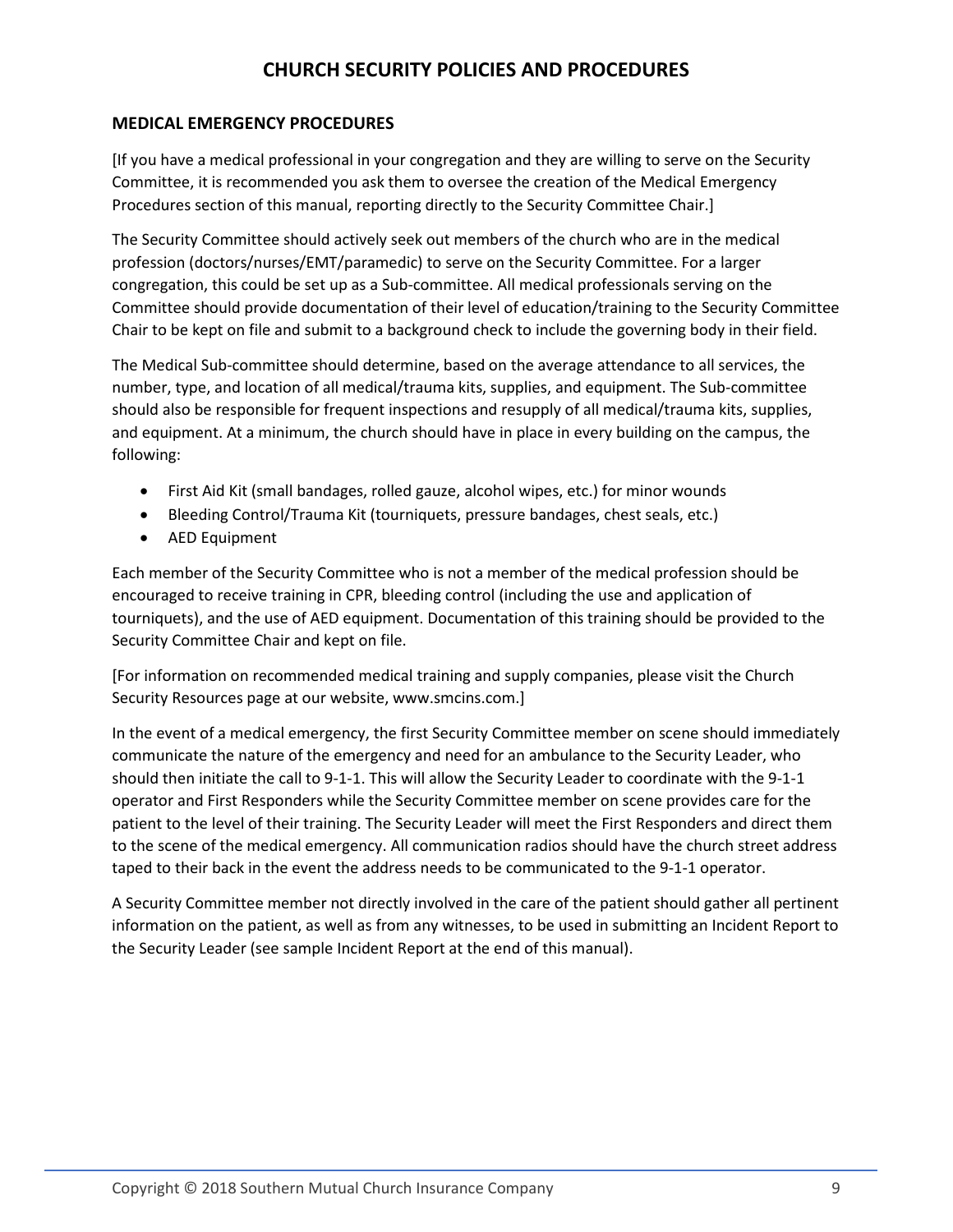#### **KEY/ALARM CODE POLICY**

The Security Committee Chair should be the sole person to maintain custody of all church keys and alarm codes, if applicable, as well as to evaluate all key/alarm code requests. A list of all staff, members, and volunteers with keys and access to the alarm codes should be maintained by the Security Committee Chair and that list should be available to the Security Committee members on duty. A periodic audit of who is in possession of church keys/alarm codes should be conducted by the Security Committee, including determining each keyholder's membership and volunteer status. If a change in status is found, the Security Committee Chair is responsible for retrieving the church key from the person. If the periodic audit determines that enough people with the alarm code no longer need access to the code, the Chair should initiate a change in the alarm code and distribute the new code to those who need access.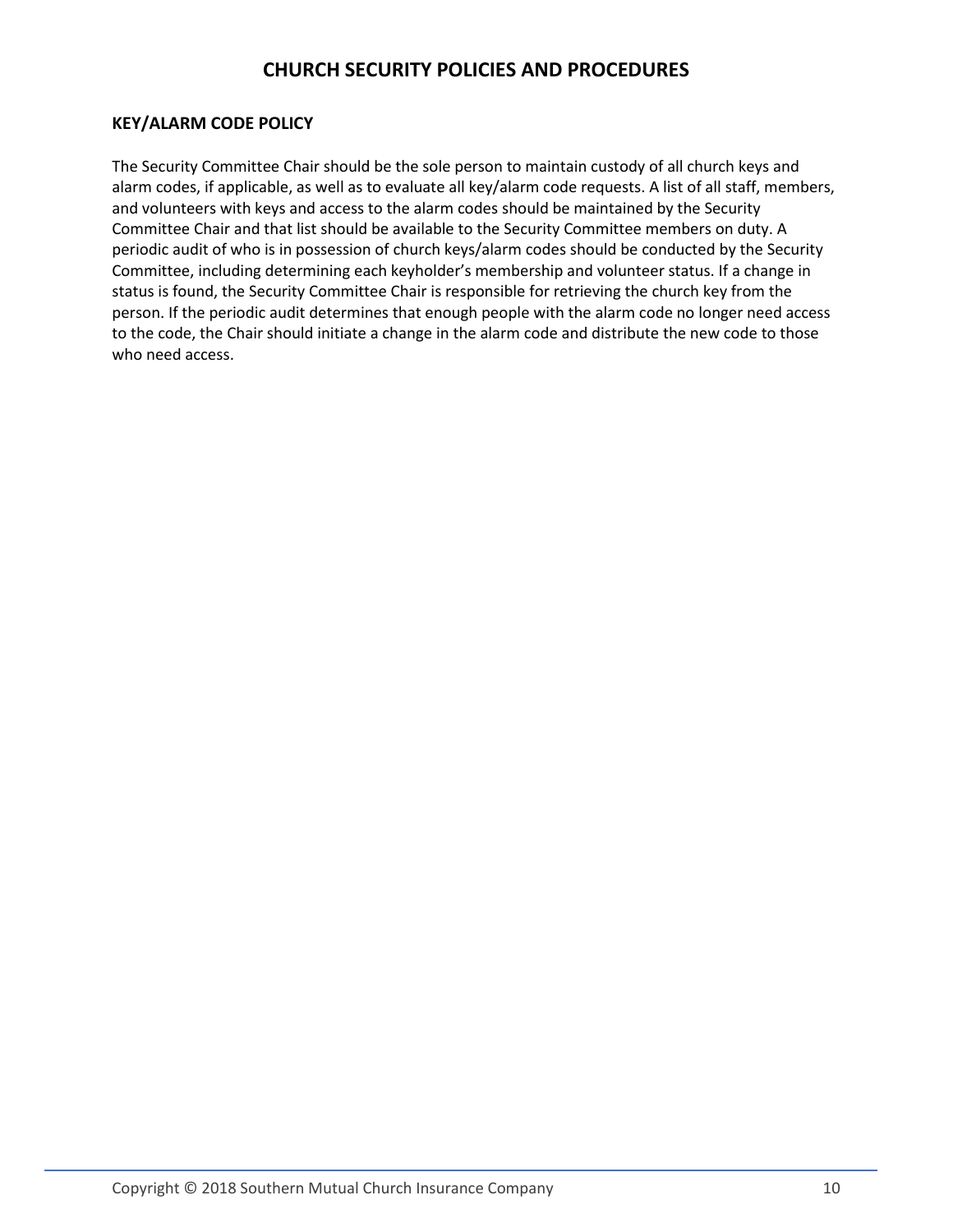## SECURITY VOLUNTEER APPLICATION

| NAME/ADDRESS                                                                                                                                                                                                                       | How long have you attended our church?        |
|------------------------------------------------------------------------------------------------------------------------------------------------------------------------------------------------------------------------------------|-----------------------------------------------|
|                                                                                                                                                                                                                                    |                                               |
|                                                                                                                                                                                                                                    |                                               |
|                                                                                                                                                                                                                                    | EMAIL                                         |
|                                                                                                                                                                                                                                    |                                               |
| <b>MARITAL STATUS</b><br>$\Box$ Single $\Box$ Married $\Box$ Separated $\Box$ Divorced $\Box$ Widowed                                                                                                                              | <b>SPOUSE NAME</b>                            |
|                                                                                                                                                                                                                                    |                                               |
| <b>BACKGROUND INFORMATION</b>                                                                                                                                                                                                      |                                               |
| Have you ever served on a Church Security Team? $\Box$ Yes $\Box$ No If yes, where? The Change Change Change Change Change Change Change Change Change Change Change Change Change Change Change Change Change Change Change Chang |                                               |
|                                                                                                                                                                                                                                    |                                               |
| Have you ever been arrested, convicted of, or pleaded guilty of a crime? $\Box$ Yes $\Box$ No                                                                                                                                      |                                               |
|                                                                                                                                                                                                                                    |                                               |
| Have you ever been treated for a psychiatric disorder? $\Box$ Yes $\Box$ No                                                                                                                                                        |                                               |
| Do you have a state-issued Concealed Weapon Permit? $\Box$ Yes $\Box$ No If yes, provide a copy of the permit with this form.                                                                                                      |                                               |
| <b>REFERENCES</b>                                                                                                                                                                                                                  |                                               |
|                                                                                                                                                                                                                                    |                                               |
|                                                                                                                                                                                                                                    |                                               |
|                                                                                                                                                                                                                                    | EMAIL                                         |
|                                                                                                                                                                                                                                    |                                               |
|                                                                                                                                                                                                                                    |                                               |
|                                                                                                                                                                                                                                    | LENGTH OF TIME KNOWN _______________________  |
|                                                                                                                                                                                                                                    | EMAIL                                         |
|                                                                                                                                                                                                                                    |                                               |
|                                                                                                                                                                                                                                    |                                               |
|                                                                                                                                                                                                                                    | LENGTH OF TIME KNOWN ________________________ |
|                                                                                                                                                                                                                                    | EMAIL                                         |
|                                                                                                                                                                                                                                    |                                               |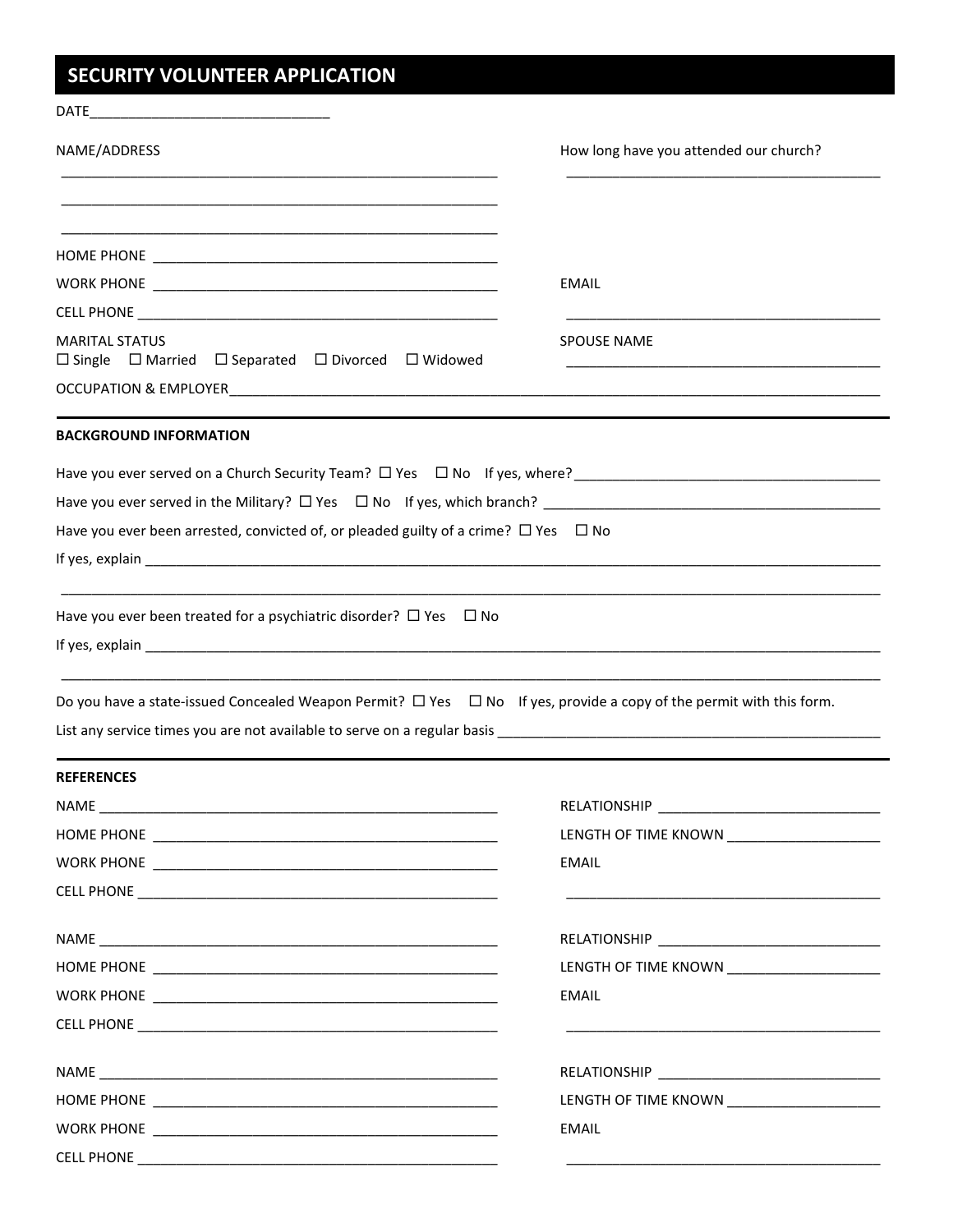#### **INFORMATION REQUIRED FOR BACKGROUND CHECK**

DATE OF BIRTH DRIVER'S LICENSE NUMBER \_\_\_\_\_\_\_\_\_\_\_\_\_\_\_\_\_\_\_\_\_\_\_\_\_\_\_\_\_\_\_\_\_\_ SOCIAL SECURITY NUMBER

\_\_\_\_\_\_\_\_\_\_\_\_\_\_\_\_\_\_\_\_\_\_\_\_\_\_\_\_\_\_\_\_\_\_\_\_\_\_\_\_\_\_\_\_\_\_\_\_\_\_

As part of the church's procedure for verifying the information provided by me on this form or evaluating me for employment purposes, I understand the church may contact persons, employers and/or organizations named by me in this form; conduct a national criminal background check; conduct a sex offender registry check; a social security trace or other appropriate background investigative report which may include information gathered through person interviews with third parties, family members, and persons, with whom I am acquainted. I consent to the church making such checks and understand that this may include information regarding my character, general reputation, and personal characteristics. I further agree to sign any and all documents, consents and/or agreements which may be necessary for the church and its authorized representatives and/or designees to complete the above.

By signing this form, I authorize the church to request and obtain the information described above. Further, I release the church and its denominational agency, affiliates, related entities, agents, employees, and officers (collectively "church") and all references from any claim or liability whatsoever arising out of such request or any information disclosed in response thereto, and I agree to hold the church and all references harmless and will not to bring any action or assert any claim against the church or any reference on account thereof.

I have read and understand the above and affirm that the information I have provided on this application is true and correct.

\_\_\_\_\_\_\_\_\_\_\_\_\_\_\_\_\_\_\_\_\_\_\_\_\_\_\_\_\_\_\_\_\_\_\_\_\_\_\_\_\_\_\_\_\_\_\_\_\_\_ \_\_\_\_\_\_\_\_\_\_\_\_\_\_\_\_\_\_\_\_\_\_\_\_\_\_\_\_\_\_\_\_\_\_\_\_\_\_\_\_\_\_\_\_\_\_\_\_\_

Print Name Date

Signature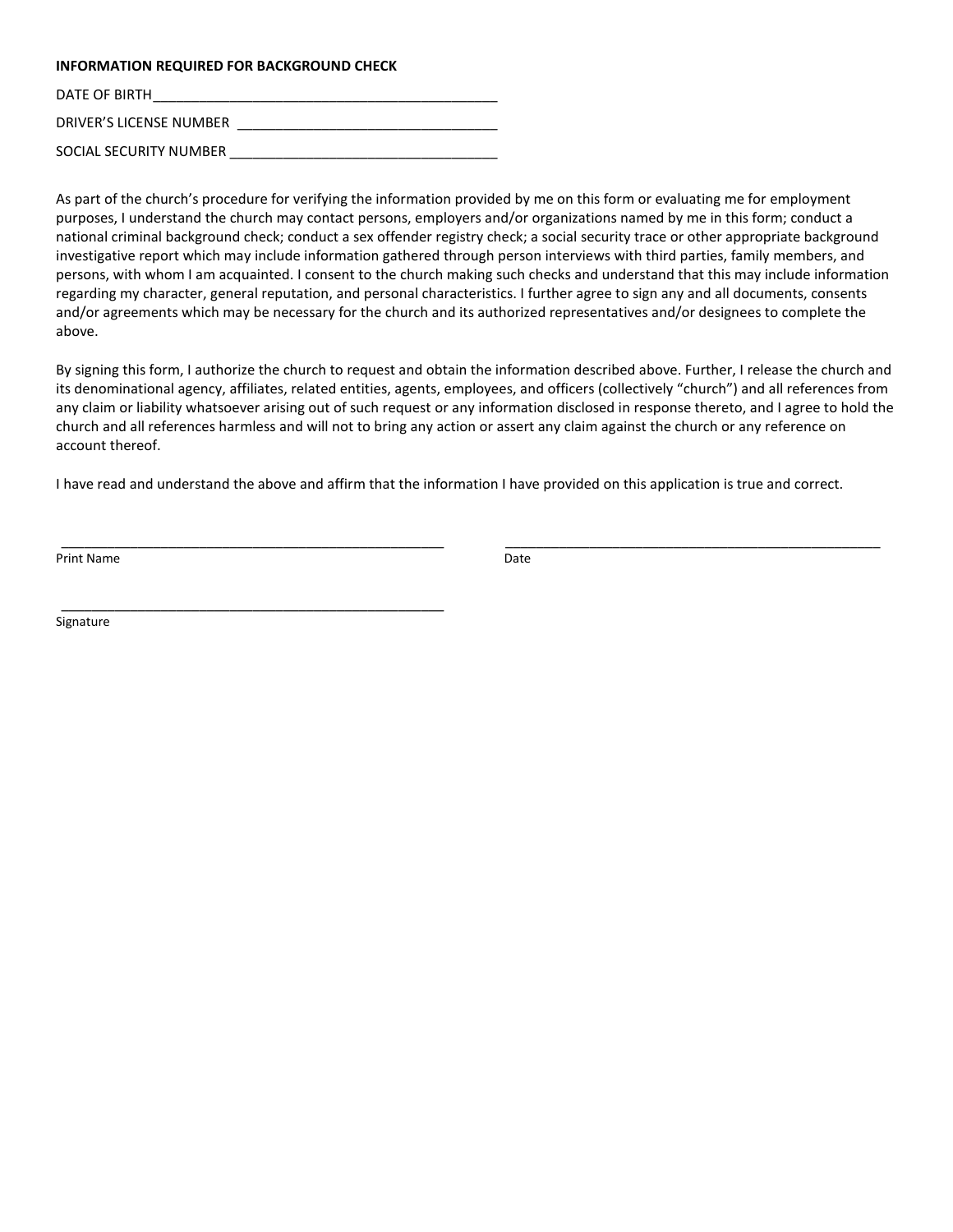| <b>SECURITY INCIDENT REPORT</b>                                                                                        |                                                                                                     |  |
|------------------------------------------------------------------------------------------------------------------------|-----------------------------------------------------------------------------------------------------|--|
| INCIDENT DATE____________________                                                                                      |                                                                                                     |  |
| <b>INCIDENT TYPE</b><br><b>DESCRIPTION</b>                                                                             | □ Injury □ Theft □ Disruption □ Vandalism □ Suspicious Activity □ Threat □ Other___________________ |  |
|                                                                                                                        |                                                                                                     |  |
|                                                                                                                        |                                                                                                     |  |
|                                                                                                                        |                                                                                                     |  |
| <b>PERSON A</b>                                                                                                        | Church Member? $\Box$ Yes $\Box$ No                                                                 |  |
| Name/Address                                                                                                           | Phone                                                                                               |  |
|                                                                                                                        | Email                                                                                               |  |
|                                                                                                                        |                                                                                                     |  |
| <b>PERSON B</b>                                                                                                        | Church Member? □ Yes □ No                                                                           |  |
| Name/Address                                                                                                           | Phone                                                                                               |  |
|                                                                                                                        | Email                                                                                               |  |
| <b>PERSON C</b>                                                                                                        |                                                                                                     |  |
|                                                                                                                        | Church Member? □ Yes □ No                                                                           |  |
| Name/Address<br><u> 1980 - Jan James James Sandarík (</u> † 1920)                                                      | Phone                                                                                               |  |
| <u> 1989 - Andrea San Andrea San Andrea San Andrea San Andrea San Andrea San Andrea San Andrea San Andrea San Andr</u> | Email                                                                                               |  |
| OTHER CHURCH STAFF/VOLUNTEERS INVOLVED                                                                                 |                                                                                                     |  |
|                                                                                                                        |                                                                                                     |  |
|                                                                                                                        |                                                                                                     |  |
|                                                                                                                        |                                                                                                     |  |
|                                                                                                                        |                                                                                                     |  |
|                                                                                                                        |                                                                                                     |  |

Please enter statements on reverse side.